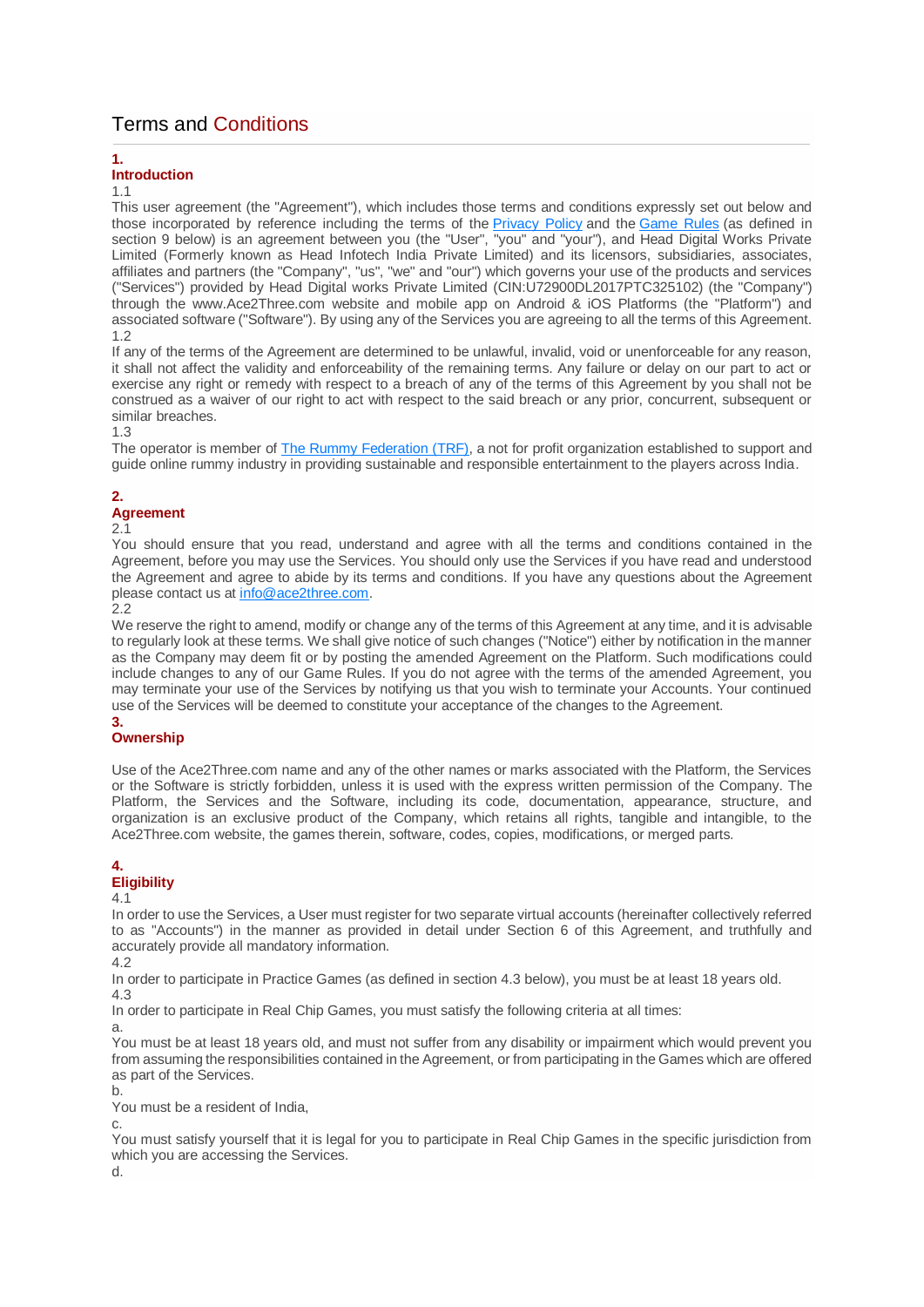You are not a resident of any of the following states: Assam, Nagaland, Orissa, Sikkim and Telangana. e.

You are not logging in from any of the following states: Assam, Nagaland, Orissa, Sikkim and Telangana. f.

You must possess a valid PAN number, which will be associated with your account and which you will provide to us upon request.

The 'Eligible Territory' is defined as being the territory of India excluding the states of Assam, Telangana, Orissa, Nagaland and Sikkim. 'Real Chip Games' are defined as being any games or tournaments which are part of the Services and require the User to maintain a non-zero cash balance ("Cash Balance") in their Accounts. Any game other than a Real Chip Game made available by the Company through the Platform or the Software, is defined as a 'Practice Game'. All Real Chip Games and Practice Games shall be collectively defined as 'Games'. 4.4

Users who do not fulfill the above criteria are expressly barred from participating in Real Chip Games, and would not be entitled to receive any prizes which they may win as a result of participation in Real Chip Games. 4.5

You understand and accept that by viewing or using the Platform or availing of any Services, or using communication features on the Platform, you may be exposed to content posted by other Users which you may find offensive, objectionable or indecent. You may bring such content posted by other Users to our notice that you may find offensive, objectionable or indecent and we reserve the right to act upon it as we may deem fit. The decision taken by us on this regard shall be final and binding on you.

4.6

The user agrees and acknowledges that he/she can only access the game from territories that are not classified as Restricted Territories. Any access to our website or mobile application by the user from a Restricted Territory through the usage of IP or GPS masking software such as Fake GPS location, Fake GPS GO Location Spoofer etc. will amount to a breach of our terms and conditions. This will lead to permanent blacklisting and deletion of the Username and also forfeiture of the entire cash balance. Further, such actions are also a breach of applicable laws for which the User shall be solely liable to penalties (monetary and penal) under applicable laws. The Company is not responsible for the consequences on the User for illegally accessing our platforms by breaching our security protocol.

 $4.7$ 

You agree and acknowledge that you are not a politically exposed person.

4.8

You agree and acknowledge that you have not been convicted for any crime.

4.9

You agree and acknowledge that you are not on the UN Sanctions list or works for a company that is on the UN sanctions list.

# **5.**

# **Description of Services**

5.1

We provide valid, registered Users the opportunity to access and play online Rummy. The Company provides software and IT services to enable games of skill to be played with other individuals over the internet.

5.2

The Services provided by the Company are only intended to facilitate games of skill.

5.3

The Company levies a charge ("Service Charge") for Real Chip Games only from the winner(s) of said real chip games, which would be inclusive of Service tax / GST as may be applicable. The Service Charge may vary from time to time and from one Real Chip Game to another.

# **6.**

## **Your Account**

6.1

Each User's account shall be deemed to be compartmentalized into two virtual accounts. All chips bought by the Users through the mechanism as set out below in Section 7.2(a) shall reside in the first virtual account ("Chips Account") and any winnings in Cash Games or any Bonus Amounts received in accordance with Section 20 of this Agreement shall reside in the second virtual account ("Winnings and Bonus Account"). To clarify further, the Winnings and Bonus Account consists of two virtual parts. The first part contains the winnings of the User ("Winnings Component") while the second part contains any bonus amounts that may be credited by the Company to the Users at the company's sole discretion ("Bonus Component") subject to fulfilment of relevant terms and conditions.

6.2

Your Accounts are to be used solely by you.

6.3

You undertake that all the information provided by you at the time of opening the Accounts, or provided by you subsequently upon request by the Company, is true, complete and correct. You further undertake to provide proof relating to any such information, including copies of documents such as your PAN card, or address and identity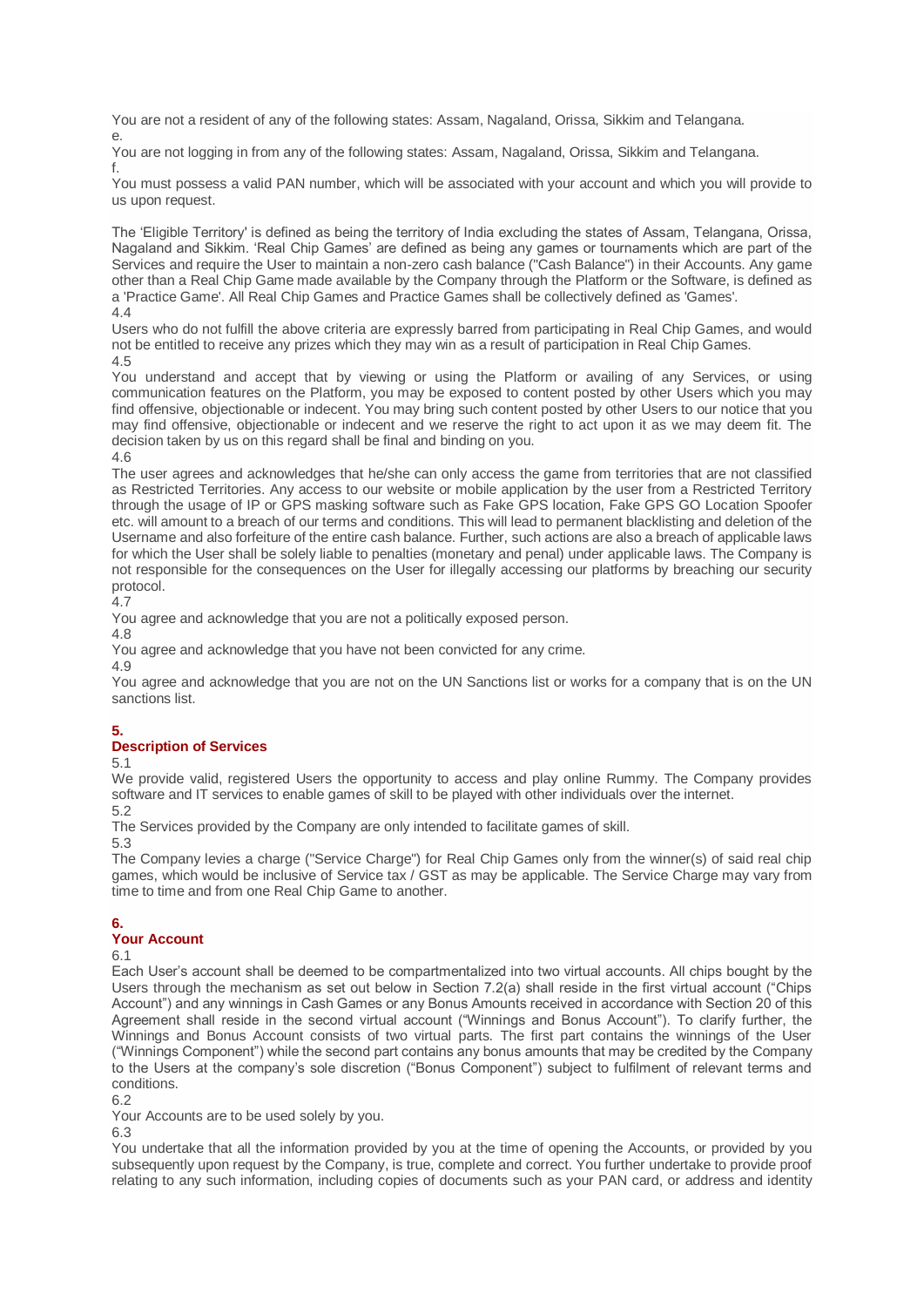proof, upon request by the Company. You understand that the Company may take steps to verify any such information provided by you. Your continued use of the Services, including but not limited to your ability to make Cash Credits and Cash Withdrawals in accordance with the terms of this Agreement, is subject to the Company's continued satisfaction that all such details provided by you are true, complete and correct.

6.4

You are prohibited from using the Services by means of Accounts registered in the name of any other individual. 6.5

Should you attempt to open more than one Account, under your own name or under any other name, or should you attempt to use the Services by means of any other person's Accounts, we will be entitled to close all your Accounts and bar you from accessing or using the Services in the future without notice. The Company reserves the right to monitor any effort to establish multiple accounts; in the event the Company discovers that you have opened more than one Account per person, all additional accounts will be closed without notice and continued violation will result in the termination of any and all of your Accounts and the Company may void any associated winnings

6.6

You shall not share the password to your Accounts, or any other confidential or sensitive information associated with your Accounts, with any other individual. The Company is not responsible if your Accounts are accessed by others using your password or other confidential details or information. The Company assumes your responsibility in taking appropriate steps to select and secure your passwords by recommending to have a strong password.

# **7.**

## **Cash Balance in Virtual Accounts**

7.1

In order to participate in Real Chip Games, you are required to maintain a positive Cash Balance in your Accounts. 7.2

The Cash Balance will comprise of two components- Monies residing in your Chips Account and monies residing in your Winnings and Bonus Accounts. In relation to such Cash Balance, you undertake/ understand the following:

a.

All credits to your Chips Account ("Cash Credits") made by you must be through the third-party payment gateway(s) made available on the Platform by the Company. The Company is not responsible for authorization/denial of any such transactions, and such transactions are subject to and must be undertaken in accordance with the terms and conditions specified by such third-party payment gateways. The Company may however reverse any transaction, in which case the relevant amount would be refunded to the instrument/account which was used to perform the transaction.

b.

It is further agreed and acknowledged by the Users that all credits in the Chips Account made by the respective Users shall at all times be held by the Company in trust, for and on behalf of the respective Users till such amount is deducted from the Chips Account to enable the Users to participate and play the Real Chip Games.

c.

All Cash Credits must be through instruments/accounts which belong to you and are in your name.

d.

All transactions on the Platform must be conducted in Indian Rupees.

e.

Any winnings in Real Chip Games will be credited exclusively to the Winnings Component of the Winnings and Bonus Account. Any Bonus Amount shall also be credited exclusively to the Bonus Component of your Winnings and Bonus Accounts in accordance with Section 20 of this Agreement,

f.

The Users agree and acknowledge that the Company shall facilitate to collect and receive the winning amount from the other participants in the cash game and transfer to the winner. The Company shall hold the same in the Winnings Component of the Winnings and Bonus Account, in trust for and on behalf of the winner until such time as the User may decide to utilize it to play a cash Game or withdraw the same, in accordance with the terms and conditions of this Agreement.

g.

The Users further agree and acknowledge that the Company shall hold the Bonus Amount (if any) in the Bonus Component of the Winnings and Bonus Account in trust, for and on behalf of the respective users until such time as the User may decide to utilize it to play a cash Game or withdraw the same, in accordance with the terms and conditions of this Agreement.

h.

A cash amount corresponding to the aggregate of the amounts in the Chips Account and the Winnings and Bonus Accounts of all Users is maintained in an unencumbered and non-interest-bearing bank account(s) by the Company at all times, separate from other funds of the Company. Such Cash Balances are available to either be played to the extent of amount lying in the Chips Account or be withdrawn to the extent of amount lying in Winnings and Bonus Account at any time by Users, subject to specific restrictions contained in the Agreement. To the extent permitted by law, the claims of Users over amounts corresponding to their Cash Balances will be given preference over all other claims.

i.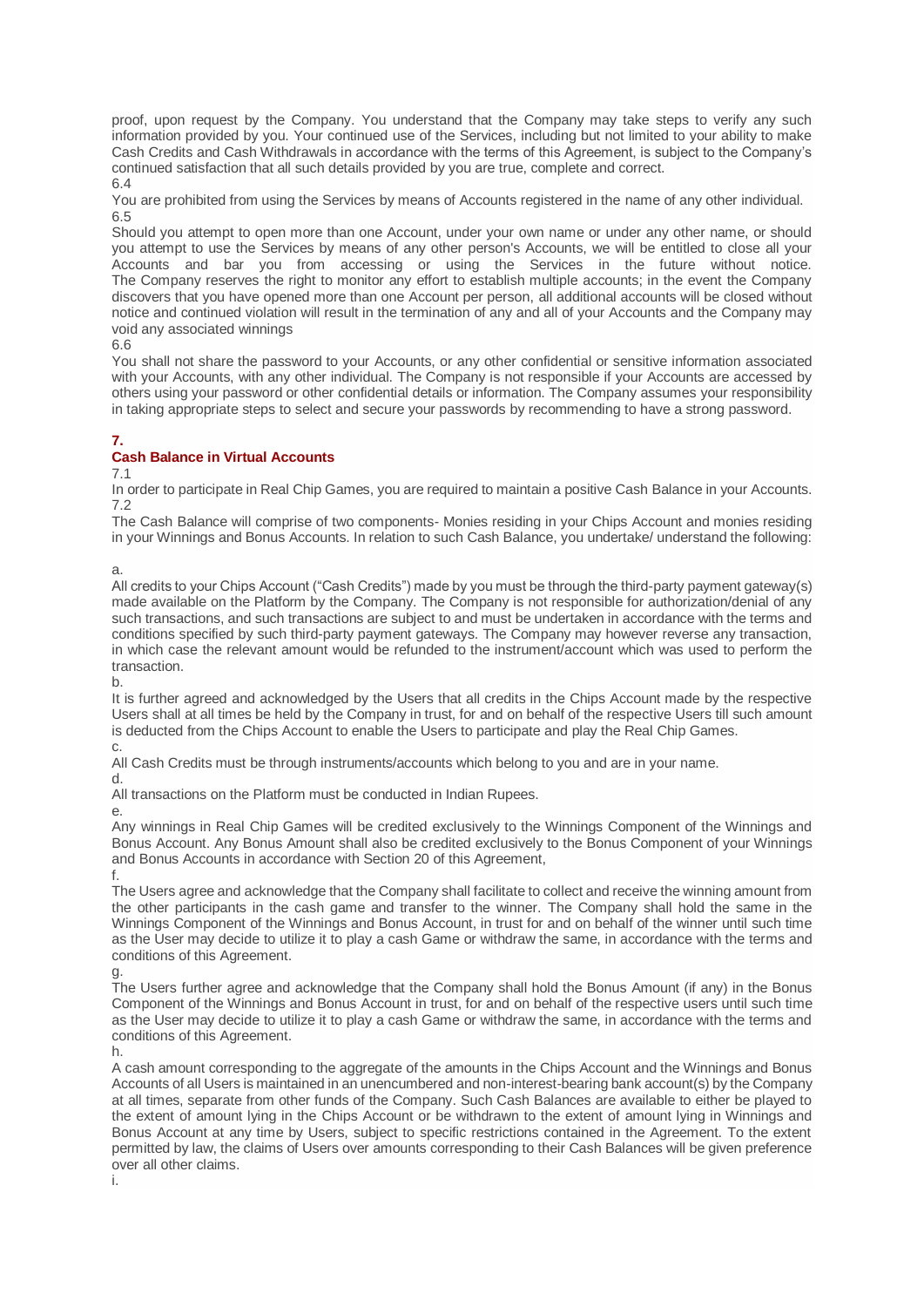Any withdrawal of amounts from your Accounts ("Cash Withdrawal") may be carried out only in accordance with the terms of this Agreement.

j.

The Company may impose daily/per-session limits, or other types of limits, upon your ability to perform cash credits or Cash Withdrawals, in order to encourage responsible play as well as to prevent unauthorized or illegal activity. You will be informed of such limits at the time when they are imposed, and will also be informed of any change to such limits. While you may request that such limits be modified, the Company reserves the right to impose and modify such limits using its sole discretion.

k.

Cash Withdrawals may be requested by you at any time, subject to any limits which have been imposed and in accordance with the terms and conditions of this Agreement. Such Cash Withdrawal will be affected by the Company by way of bank transfer to your bank account. Your preference in this regard will be given due consideration. Please note that any Cash Withdrawal will be affected by the Company only in favour of an Indian Rupee account in your name.

l.

The Cash Balance does not carry any interest. The Cash Balance is not transferable or negotiable, except to the extent as may be expressly permitted by the Agreement. [Further, no Cash Withdrawal will be allowed from the Cash Balance associated with the Winnings and Bonus Accounts of each such User, who has not played sufficient number of Real Chip Games or made cash credits (which may be determined solely by the Company in its discretion).]

m.

Except in the manner as provided under Section 19 of this Agreement, no Cash Withdrawal would be permitted from the Chips Account. Cash Withdrawals may be permitted only from the Winnings Component, subject to participation in the requisite number of Real Chip Games (as determined by the Company in its discretion) and the Bonus Amounts residing in the Bonus Component credited by the Company. To additionally clarify, any Cash Withdrawal would be permitted exclusively from the Winnings and Bonus Account. When the respective User chooses to withdraw such winnings from the Winnings and Bonus Account, the Company on receipt of the request in the specified form would transfer the specified amount to the Users

## n.

Cash Credits made for participation in the Real Chip Games are not available for Cash Withdrawals. Thus no Cash Withdrawal is permitted by redeeming the chips in the Chips Account.

o.

Accordingly, while purchasing chips from the Cash Balance in order to gain a seat on the table or in a tournament, the nonrefundable component, i.e. the Chips Account, gets deducted first followed by the refundable component, i.e .the Winnings and Bonus Account, to ensure the maximum possible part of the left over amount in the Cash Balance is available for refund through Cash Withdrawal.Further, within the Winnings and Bonus Account, the Bonus Component gets deducted first while purchasing chips followed by the Winnings Component. p.

In the event that, for a period of more than 300 days, you (i) maintain a Cash Balance and (ii) fail to participate in a Real Chip Game, the Company reserves the right to forfeit with the entire amount in the Chips Account as it deems fit. Further the Company shall refund the entire amount in the Winnings and Bonus Account (lying more than 300 days) to your bank account available with us or in case of non-availability of your bank account details, the Company may require you to provide those details to process the refund. In case of non-submission of bank account details within scheduled time, the Company reserves the right to forfeit the amount in the Winnings and Bonus Account or otherwise deal with such amount as it deems fit. In case of forfeiture, the amount forfeited by the Company shall be considered as Gross amount charged which is inclusive of Service Tax / Goods and Service Tax (GST) as may be applicable. These requirements and provisions may be modified from time to time in accordance with changes to the relevant tax and other laws.

7.3

The Company is obligated to deduct tax at source ("TDS") in case of Real Chip Games upon winnings of more than Rs. 10,000/- in a single 201 Pool Tourney or 101 Pool Tourney or Best of 3 Tourney or Points Rummy Game or a single Multi-Table tourney, as the case may be. In such cases, winnings shall be credited to your Winnings and Bonus Account after deducting TDS @ 30%. Please note that in accordance with the provisions of Section 6.1 above, you must possess a valid PAN and provide your PAN details and proof thereof immediately upon request, in order to enable us to credit such winnings and allow for Cash Withdrawals in this respect. If you fail to provide valid PAN details within 60 days from the date of completion of game in which your winnings are more than Rs. 10,000/- and subject to TDS deduction, the Company reserves the right to forfeit the winnings of said game after remitting applicable TDS to Government authorities. In case of forfeiture, the amount forfeited by the Company shall be considered as Gross amount charged which is inclusive of Service Tax / Goods and Service Tax (GST) as may be applicable. These requirements and provisions may be modified from time to time in accordance with changes to the relevant tax and other laws.

7.4

The Prize Pool is automatically split between 2, 3 or 4 players in 201 Pool Tourney or 101 Pool Tourney under certain scenarios as mentioned in the Game Rules. We reserve the right to amend, modify or change the rules for automatic splitting of the Prize Pool at any time. By registering and/or participating in any 201 Pool Tourney or 101 Pool Tourney you agree to these Rules for automatic splitting of the Prize Pool. It is clarified that, even in 101/201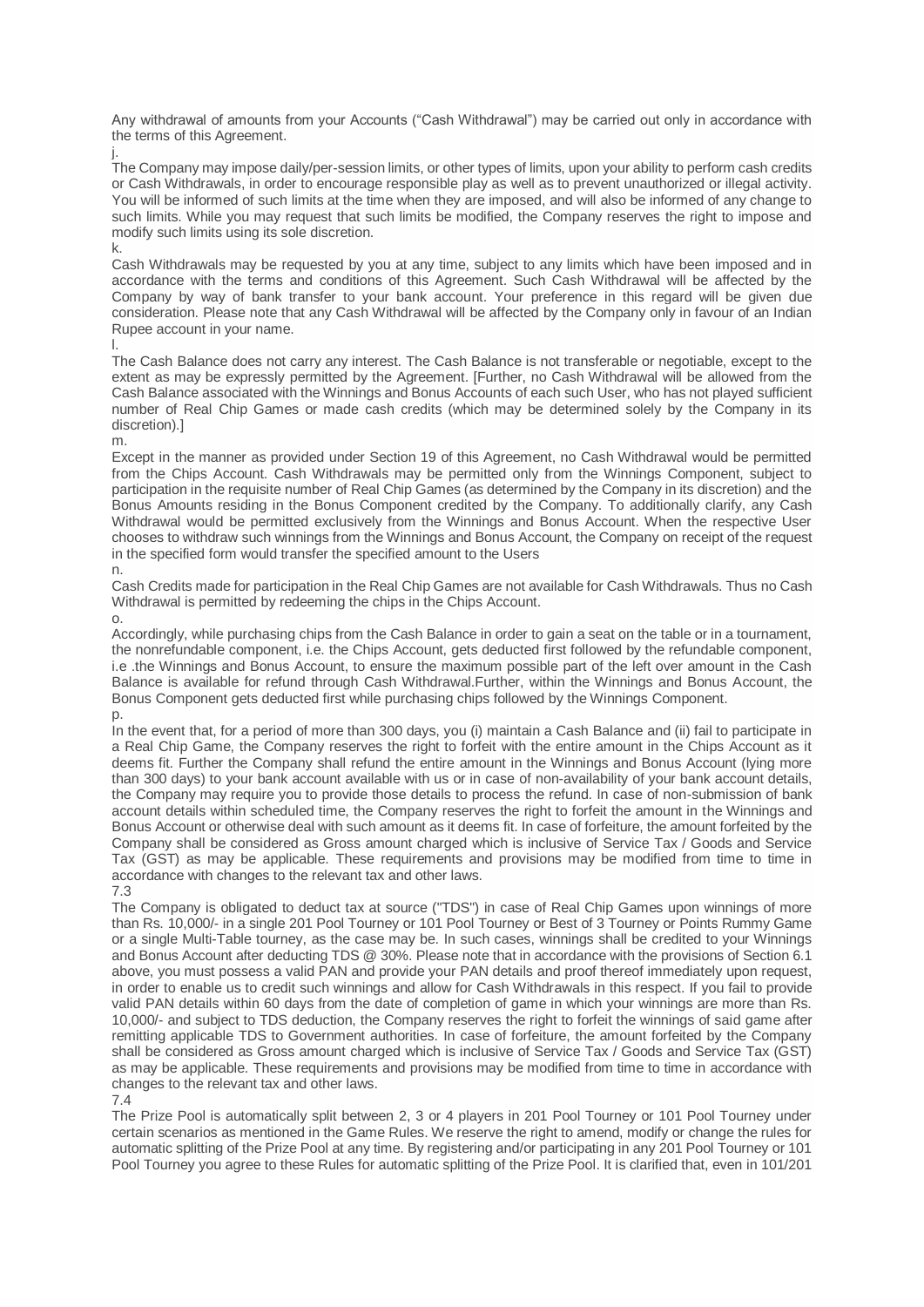pool, points rummy & tournaments formats the company's service charges is deducted from the winners winning amount prior to crediting the winnings in the user winnings and Bonus Account.

**8.**

## **Miscellaneous**

8.1

You are prohibited from:

a.

undertaking any activity through the Services, the Platform or the Software that may be construed as money laundering (either under the Prevention of Money Laundering Act, 2002 or otherwise), including, without limitation, deliberately losing Real Chip Games to particular User(s), other forms of collusive or fraudulent activity designed to transfer funds to or from other individuals, or making cash credits through a credit card or similar financial instrument and attempting to make Cash Withdrawals in another form without participating in Real Chip Games. b.

posting, publishing or otherwise making available to other Users through our Services, Platform or Software, any content which is obscene, defamatory, illegal, prejudicial to the Company, or is otherwise deemed offensive by the company without being illegal.

c.

undertaking any activity which may be harmful to other Users or interfere with the functioning of the Platform, the Software or the Services, including but not limited to attempting to decompile the Software, intercept communications with the Platform, attempting to mask or spoof your IP address, or uploading or spreading viruses or computer contaminants (as defined in the Information Technology Act, 2000 or such other laws as may be in force in India).

8.2

Employees, directors, consultants and agents of the Company, and any of their immediate relatives, are prohibited from participating in Real Chip Games in any manner, except such pre- designated employees for whom limited any participation which may be required in the course of their employment for the purpose of testing under monitored environment.

8.3

When putting up a profile picture, impersonating another person such as a celebrity is unlikely to be unlawful except in situations where the law specifically provides so. Some such situations entail fraudulent impersonation for deceit, copy right infringement and defamation.Hence, the choice of picture profile and its ramifications are at the player's discretion.

## **9.**

## **Game Rules**

You agree to abide by the rules and regulations of each of the Games as published and periodically updated (the "Game Rules"). You should ensure that you have read and understood the rules and regulations of the Games. These Game Rules form part of the Agreement and can be found on the 'About Games' page of the Platform. Please read them now before using the Services. We may, from time to time, make additional Game formats available as part of the Services. This Agreement will apply to any Game Rules relating to such Game formats. We will let you know about, and give you the opportunity to read, such Game Rules at the time of introducing additional Games to the Platform. We reserve the right to determine the results and winners of each of the Games in accordance with the Game Rules. By registering and/or participating in any Game or tournament you agree by these determinations. We will post lists of winners on the Platform following each Game.

## **10.**

## **Tourney Gift Vouchers**

10.1

Tourney gift vouchers are valid only for participating in this tourney and doesn't carry any value.

10.2

Players in order to register for a tourney shall redeem tourney gift vouchers (TGV) using their registered Ace2three account only.

10.3

TGV can be used only once.

10.4

Once a player registers for the tourney using TGV and then unregisters he/she will not be able to register again to the tourney using same voucher code.

10.5

For players participating through TGV, in order to redeem their tourney winnings he/she shall require at least one purchase to be made in their lifetime.

10.6 In case of tourney cancellation or players unregistering from the tourney, the TGV will expire.

10.7

The Company reserves the right, in its sole discretion to amend or cancel one or all tourney vouchers without prior notice. Upon such premature closure or termination, no player shall be entitled to claim loss of any kind whatsoever. **11.**

# **Technical Issues**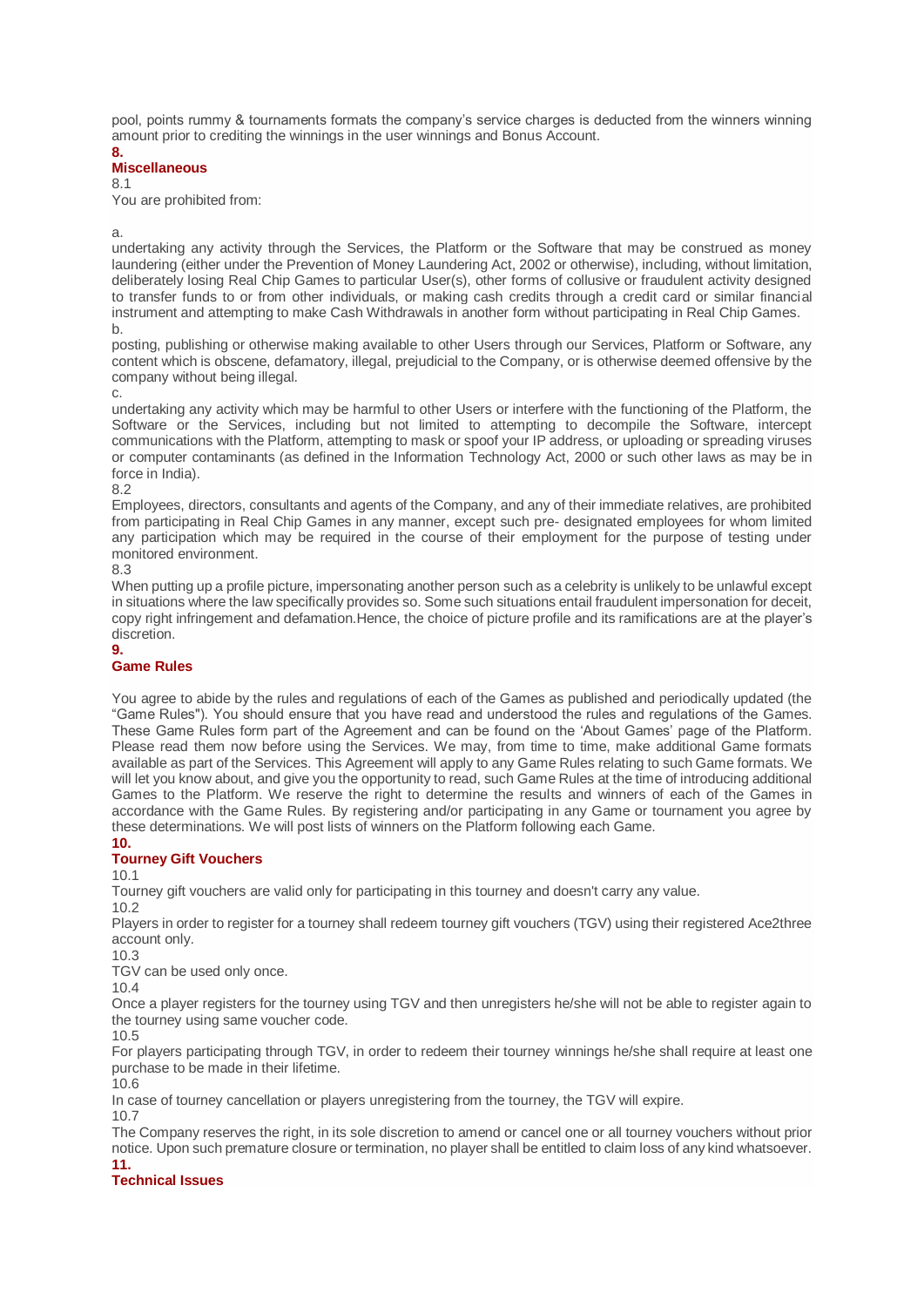## 11.1

It is clarified that, once the chips are put in the game table, under no circumstance would the chips be returned to the Chips Account or the Winnings and Bonus Account . Upon the successful completion of the game, the winnings would be transferred to the Winnings and Bonus Account of the relevant winner.

However, In the event of a server crash, breakdown, software defect, technical failure or any other failure attributable to the Company or otherwise, including any natural disaster or other act of god, which results in disruption to a Game, such Game shall be cancelled and the chips in the table would be refunded. The Company would under such limited circumstances, have the sole discretion to credit an equivalent amount of chips to the relevant participating Users in their respective virtual accounts from where such amounts have been withdrawn, and no Service Charge will be levied upon such Game. You accept that the Company is not liable to you in such cases in any manner, except to the extent hereby stated.

## **12.**

## **Intellectual Property**

12.1

All rights, tangible and intangible, including copyright and other intellectual property rights, with regard to the Services, the Platform and the Software, and any content or information displayed or contained therein, belong exclusively to the Company, unless expressly provided otherwise. The Company is merely permitting the User to play Games online and not use the same for any other commercial gain, and no right of any nature whatsoever is being passed on the user by virtue of permitting him / her to play the Game. Using the Services, the Platform and the Software does not, expressly or impliedly, give you ownership of any intellectual property rights in the Services, Platform or Software or the content or information you access.

12.2

While the Company retains all rights, including copyright, over any content which may be generated by Users, including but not limited to the contents of chat messages or message boards/forums ("User-generated Content"), you acknowledge that the Company is not responsible for such User-generated Content. You understand that you will be accessing such User-generated Content at your own risk, and will not hold the Company responsible for an obscene, defamatory, illegal or otherwise offensive User-generated Content which may be displayed or accessible. 12.3

Our Services, Platform or Software may display content which does not belong to the Company. The Company is not responsible for such content, and this content is the sole responsibility of the person or entity that makes it available.

# **13.**

## **Breach and Consequences**

13.1

You acknowledge and agree that in the event you commit a breach (as may be determined by the Company in its sole discretion) of any of the terms of the Agreement, or the Company in its sole discretion determines that your continued access to the Services is prejudicial, other users or public interest, the Company may take any one or more of the following steps:

a.

Suspend or delete your Account(s),

b.

Bar you from using or accessing the Services in the future,

c.

Forfeit any Cash Balance(s) associated with your Account(s),

d.

Impose restrictions upon your ability to play certain types of Games,

e.

Report any suspicious or potentially illegal activity to legal or governmental authorities, and to entities including banks, payment gateways, processors, or other financial institutions or intermediaries.

13.2

Any such actions as enumerated above which may be taken by the Company would be without prejudice to any other legal or equitable rights/remedies available to the Company.

#### **14. Limitation of Liability and Indemnity**

14.1

The Company shall not be liable for any claim, loss, injury, or damages (direct, indirect, incidental or any other kind whatsoever) arising from or in connection with your use of the Services, the Platform or the Software.  $14.2$ 

Notwithstanding anything to the contrary contained in the Agreement, you agree that our maximum aggregate liability for all your claims against us, in all circumstances other than for valid Redemption of any Cash Balance in your Accounts and technical issues explained under Clause-11 above, shall be limited to Rs. 2,000/- only. 14.3

You agree to indemnify and hold harmless the Company against any claims, actions, suits, damages, penalties, or awards brought against us by any entity or individual in connection with or in respect of your use of the Services, the Platform or the Software.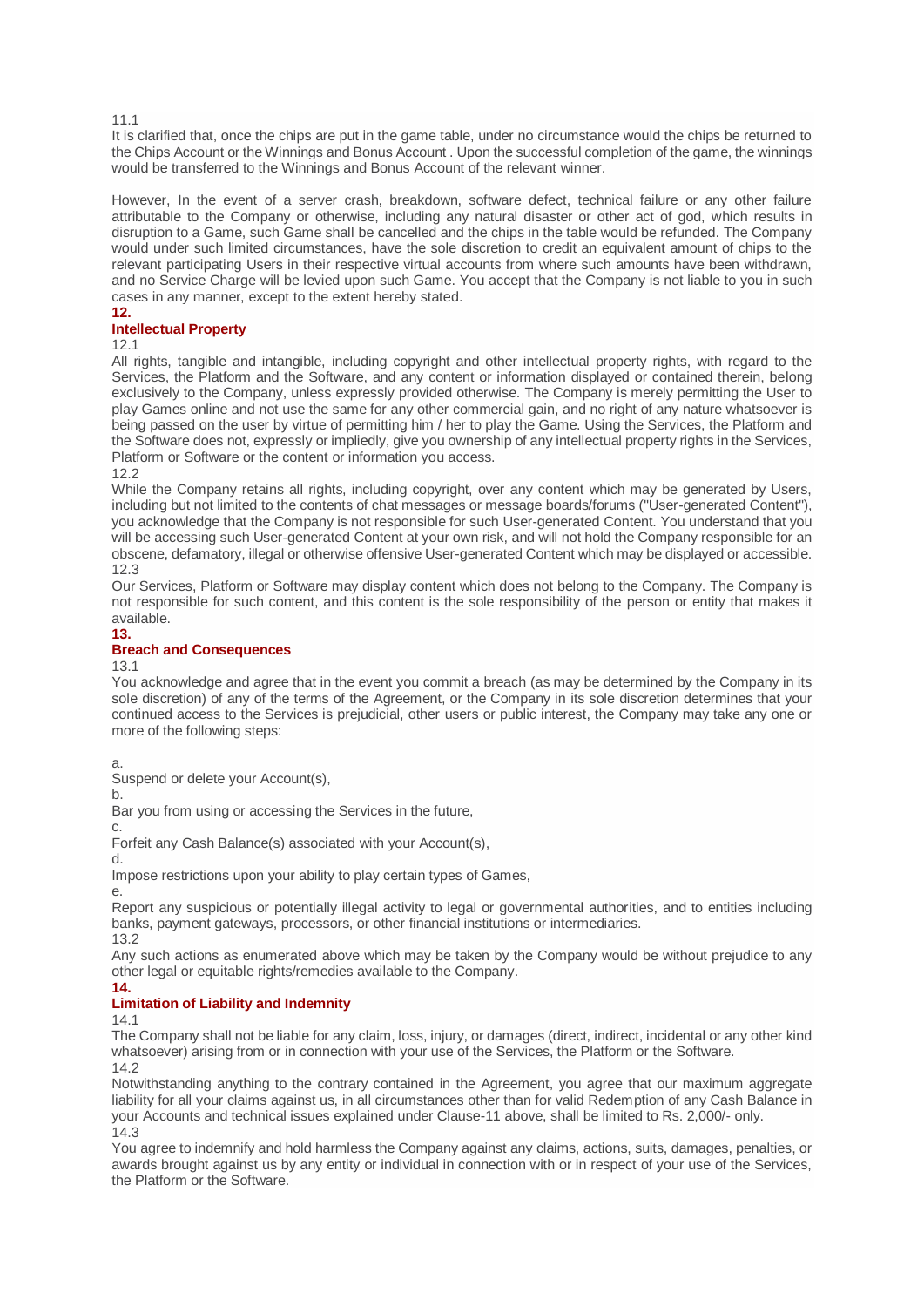14.4

If you have an issue within a particular game (which shall bear a specific game ID), you are entitled to report such issue to the Company within 90 days from the date you played such game (in which you faced the issue). The Company will not entertain, act upon or follow up on complaints specifically relating to issues reported by you beyond 90 days from the date on which you played the concerned game.

# **15.**

# **Disclaimer**

15.1

The Company expressly disclaims all responsibility and liability for any harm resulting from:

a.

your participation in, or cancellation of, any Game,

b.

any activity or transactions with third parties whom you may have connected to through the Services, the Platform or the Software, and

c.

any User-generated Content, including any violation of intellectual property rights with respect to such Usergenerated Content.

## **16.**

## **Warranty**

16.1

The Company makes no warranty or representations about the accuracy or completeness of the content contained on the Platform, the Services or the Software. The Platform, the Services and the Software, and all content, materials, information, services, and products contained therein, including, without limitation, text, graphics, and links, are provided 'as is' and without warranties of any kind, whether express or implied. 16.2

The Company disclaims all warranties, express and implied with regard to the merchantability and fitness for a particular purpose, non-infringement, freedom from computer virus etc of the Platform, the Services or the Software. The Company does not represent or warrant that the functions contained in the Platform, the Services or the Software will be uninterrupted or error-free, that defects will be corrected, or the company or the server that hotes the platform, the Services or the Software available are free of viruses or other harmful components. 16.3

The Company also reserves the right to limit your use of the Services or participation in any Game, or terminate your Account, in case it determines that you have intentionally caused any malfunction or disruption of the Services. [The Company is not liable for any potential winnings from any unfinished Real Chip Games.] -?? **17.**

## **Additional charges that may apply**

Certain additional charges may be levied upon you by the Company, or by payment gateways, banks or other intermediaries, at the time of purchase of chips and Cash Withdrawals. You agree to pay any such additional charges, which may vary between various banks, payment processors or other intermediaries. **18.**

## **Use of Services**

18.1

Commercial use of the Services, Platform or Software is strictly forbidden. The User is only allowed to use the Software for his/her personal entertainment. Under no circumstances shall a User be permitted to use his/her Accounts for any purpose other than for playing the Games.

18.2

The User may not attempt to modify, decompile, reverse-engineer or disassemble the Software in any way. The use of external player assistance programs ("EPA Programs") or artificial intelligence, including, without limitation, 'robots' is strictly forbidden in connection with the Services, the Platform, the Software and the Games. All actions taken in relation to the Games by a User must be executed personally by the User through the user interface accessible by use of the Platform and/or the Software. You agree that Head Digital Works Private Limited may take steps to detect and prevent the use of EPA Programs, robots/ bots, or any form of artificial intelligence. Such action may include, but is not limited to, the examination of software programs running concurrently with the company's Software on the User's computer.

18.3

Your continued use of the Services will be deemed to constitute your acceptance for receiving important information be it account information, promotional or any sort of notifications either by sms, e-mail or any other modes as it may deem fit.

### **19. SMS Alerts**

**How do I sign up for Head Digital Works Private Limited SMS Alerts?**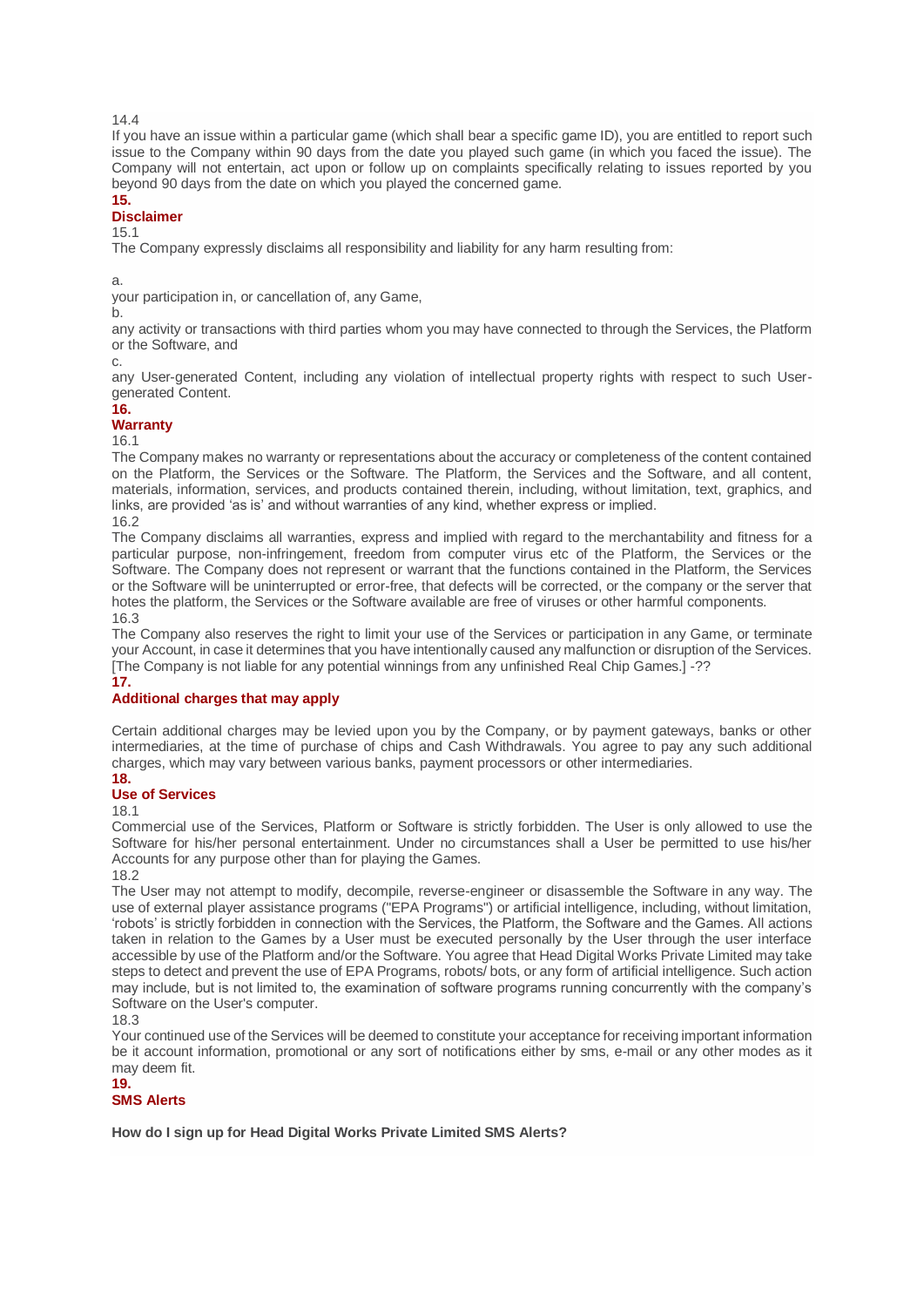In order to receive SMS Alerts from the company all you need to do is get registered with us, by signing up you are opting in to a recurring SMS program. Head Digital works SMS Alerts are not mobile spam. The service is a recurring message program.

## **Is it free?**

Although all Head Digital Works SMS Alerts are complimentary, Message & Data Rates May Apply. Depending on your text plan, you may be charged by your carrier.

## **What if I don't want to receive any more service messages?**

To stop receiving all Head Digital Works SMS Alerts, simply text STOP to the short code 919840630013. Once your mobile phone number is removed from our system, you will receive a final confirmation message and no further messages will be sent to your cell phone or mobile device.

An SMS reminder will be sent to all users at least once in every 6 months to provide instruction on how to opt-out. For example: "Text STOP to 919840630013 to opt-out".

## **What if I want to opt back in?**

You can start receiving Head Digital Works SMS Alerts again by simply sending a text START to the Long code 919840630013. Once your mobile phone number is added to our system, you will receive a confirmation message that you will be receiving messages to your cell phone or mobile device.

## **Commands:**

**START:** At any time, you can text START to the long code 919840630013 to obtain additional information.

**STOP:** At any time, you can text STOP to the long code 919840630013. This will prevent you from receiving any future Head Digital Works SMS Alerts, following the confirmation message(s) described above in the "What if I don't want to receive any more service messages?" section.

## **How are the messages sent?**

We may use auto dialer or non-auto dialer technology to send the text messages described above to the mobile phone number you supply when you opt in.

Alerts sent via SMS may not be delivered if the mobile phone is not in range of a transmission Platform, or if sufficient network capacity is not available at a particular time. Even within a coverage area, factors beyond the control of the wireless carrier may interfere with message delivery, including the customer's equipment, terrain, and proximity to buildings, foliage, and weather. The wireless carrier does not guarantee that alerts will be delivered and will not be liable for delayed or undelivered messages.

## **Privacy Notice**

You can review our privacy notice by [clicking here.](https://www.ace2three.com/privacypolicy.html) **20. Collusion and Fraud Prevention**

In order to ensure fair play for all users of the Services, the company has taken steps that will prevent you from colluding with other players in order to win/lose or otherwise determine the outcome of a Game. By accepting the Agreement you agree that you will not play the any Game in partnership with or by communicating with other players to give undue benefit to you or other players. In case a player is found to be involved in such activities the Company has the right to withhold the Cash Balance in your Accounts and to cancel and close the Accounts without any communication to you. The Company retains the sole right to determine what constitutes collusive or fraudulent activity in relation to the Services, and its decision in such matters shall be final. In the event the Company finds collusion, fraud or any other unfair practices, it has the right to cancel any such Games and refund the points/amounts involved in any such Games.

## **21. Responsible Gaming**

The Company adheres to responsible gaming practices to ensure safety of customers within the system and play responsibly. The Company is committed to integrity, fairness and reliability and we always do best to prevent gaming-related problems. Limiting purchases made by its customers is one of the Responsible Gaming feature of the Company.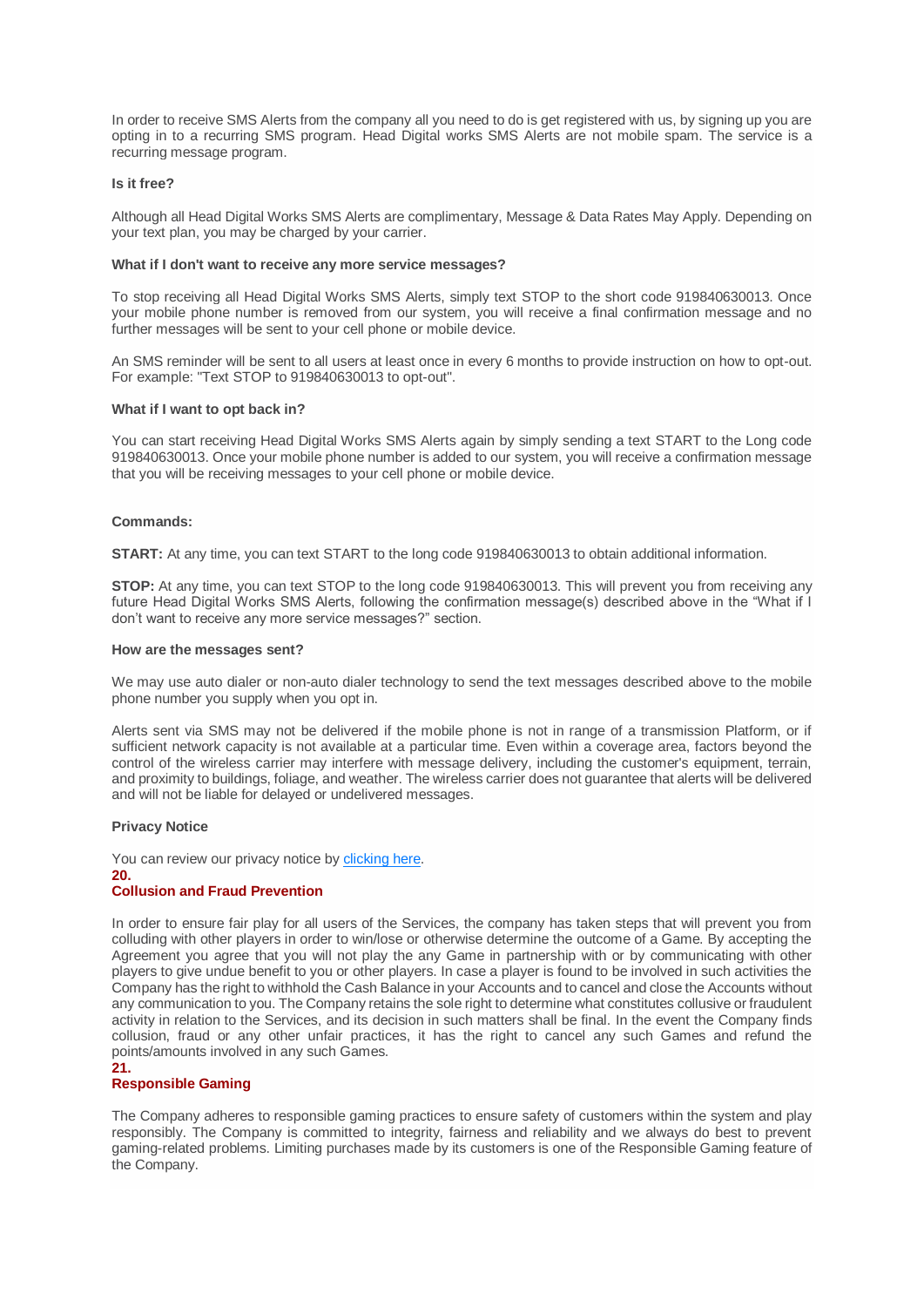The Purchase Limits (PL) are set by the customers on their own. Each Customer at Ace2Three has a Daily / Monthly / Cumulative Limits to Add Cash. Customers have the flexibility to increase/decrease their purchase limits in order to control their level of involvement with the game by adhering to KYC process in place i.e. providing additional KYC documents to increase their purchase limits

#### **22. Refunds**

The Company can its sole discretion process refunds to you under the following circumstances:

Erroneous/Accidental transactions – transaction amount unutilized: In case of an accidental/ erroneous cash credit or other similar event, you may request for a refund of such Cash Credit transaction ("Refund") within 2 weeks of initiating such transaction. The Company, after determining in its sole discretion whether such Refund request is genuine, and that you have the requisite corresponding Cash Balance in your Accounts, will process the Refund request within 2 weeks. Any Refund will be carried out only to the instrument which was used to carry out the corresponding Cash Credit transaction, and no requests for an alternate mode of Refund will be entertained under any circumstances.

Fraudulent transactions – transaction amount unutilized: In case of a fraudulent cash credit that was not authorized by yourself and has been credited to another user's account who has not yet utilized the funds of such a transaction, the Company shall process the Refund request within 2 weeks after determining whether such Refund request is genuine and ascertaining that another user has the requisite corresponding Cash Balance pertaining to the fraudulent transaction.

Fraudulent transactions – transaction amount utilized: In case of a fraudulent cash credit that was not authorized by yourself and has been credited to either your account or another user's account and the funds of such a transaction are utilized, the Company shall extend its complete cooperation to the banks and other investigating authorities and provide all requisite details of the user who has utilized the proceeds of the fraudulent transaction. The Company shall not process any refunds in this scenario and your sole recourse shall lie with the issuing authority of the credit instrument.

## **23.**

## **Bonus Amounts**

The Company may, from time to time, credit bonus amounts ("Bonus Amounts") to your Winnings and Bonus Account in connection with promotional offers or other schemes. Notwithstanding anything contained elsewhere in the Agreement, Bonus Amount Issued or Cash Withdrawals or Refunds in respect of such Bonus Amounts shall be processed/ fulfilled solely at the discretion of the Company, and the User has no automatic right to a Cash Withdrawal or Refund in respect of such Bonus Amounts.

#### **24. Disconnections**

24.1

The Company will not be liable for any network disconnections on the User's computer or any other external networks. In case of any disruption of services while a Game is in progress, the Company will cancel the Game and refund the points/ cash irrespective of the status of the Game.

## 24.2

While participating in a Real Chip Game, a User takes full responsibility for the risk of internet disconnection or communication interferences between their computer and the Company's servers, any lag or freezing of the game or Software, and any problems attributable to their own computer or network connection. Other than a crash of the Company's servers, the Company does not take any responsibility for any of the player's disconnections from the server.

## 24.3

As the Company is aware that internet disconnections or other disruptions may occur, players will remain on the table and can continue to play the Game once the connection is back online, until they are eliminated. **25.**

# **Third Party Sites**

The Platform may provide links to third-party web sites. Third parties and third party web sites may have different privacy policies, terms and conditions and business practices than we do. Your dealings or communications with any party other than the Company are solely between you and that third party. Reference on the Site to any product, process, publication or service of any third party by trade name, domain name, trademark, trade identity, service mark, logo, and manufacturer or otherwise does not constitute or imply its endorsement or recommendation by the Company.

## **26.**

## **Governing Law**

This Agreement shall in all respects be governed and interpreted by, and construed in accordance with, the laws of India.

**27.**